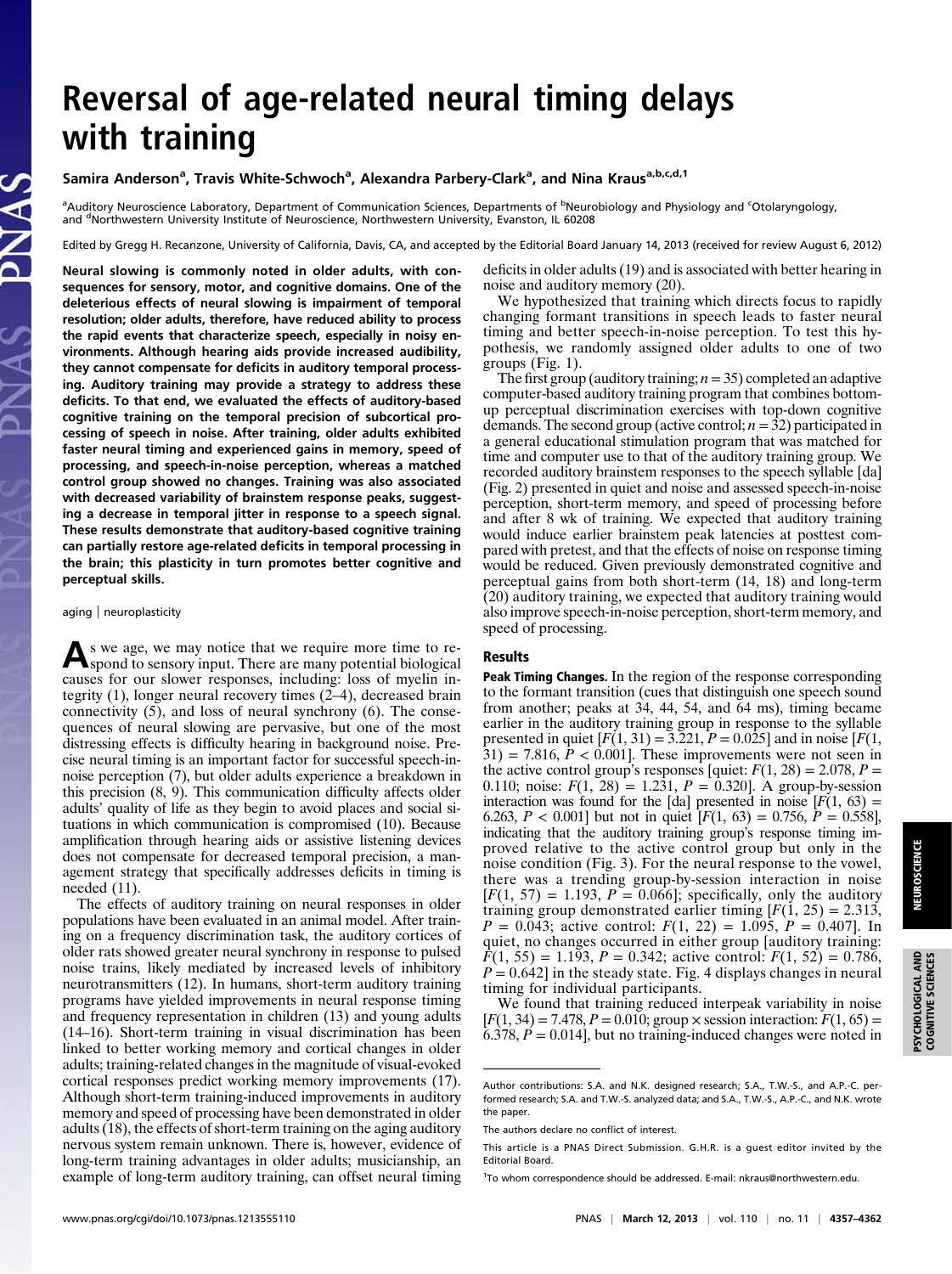

Fig. 1. Flow of participants randomly assigned to auditory training or active control groups.

the quiet condition or in the active control group (all  $P$  values  $>$ 0.10). As expected, the pretest interpeak variance in noise was greater than that in quiet (premean in noise: 1.05; premean in quiet: 0.89) (21, 22); therefore, we would expect to see greater changes in posttest variance in the noise condition. Importantly, change in variance relates to change in transition peak latency  $(r = 0.660, P < 0.001)$  in the trained group.

Changes in Effects of Noise on Response Timing. Cross-correlating responses in quiet and in noise indicated that the addition of background noise resulted in smaller shifts in neural response timing in the training group, objectively confirming the timing improvements noted from manual peak identification (Fig. 5). Smaller noise-induced timing shifts were observed from pretest to posttest in the auditory training  $[F(1, 34) = 4.928, P = 0.033]$  but not in the active control group  $[*F*(1,32) = 0.322, *P* = 0.574].$  The group  $\times$  session interaction was significant  $[F(1, 66) = 6.984, P =$ 0.010]. The average absolute quiet-to-noise shift was 0.07 ms, and the average change in timing, based on a change in quiet-to-noise lag, was 0.06 ms; therefore, we assume that this training-related change in lag is meaningful.

**Behavioral Gains.** The observed improvements in neural timing were complemented by perceptual and cognitive gains in the auditory training group but not the active control group, with significant group interactions for all measures [speech in noise:  $F(1, 66) = 8.739$ ,  $P = 0.004$ ; auditory short-memory:  $F(1, 66) =$ 10.567,  $P = 0.002$ ; processing speed:  $F(1, 66) = 7.763$ ,  $P = 0.007$ ; Fig. 6; see Table 2 for pre- and posttraining scores]. Post hoc testing indicated improvements on all cognitive measures in the auditory training group after training [speech in noise:  $F(1, 34) =$ 25.343,  $P < 0.001$ ; short-term memory:  $F(1, 34) = 29.590$ ,  $P <$ 0.001; speed of processing:  $F(1, 34) = 5.842$ ,  $P = 0.021$ . The active control group did not show these improvements [speech



Fig. 2. The stimulus waveform [da] (gray) and the grand average response waveform to the [da] presented in quiet ( $n = 67$ ) at pretest (black).

in noise:  $F(1, 31) = 1.195$ ,  $P = 0.283$ ; auditory short-term memory:  $F(1, 31) = 0.101$ ,  $P = 0.752$ ; processing speed:  $F(1, 31) =$ 2.179,  $P = 0.150$ . These cognitive improvements with training are consistent with previous reports (17, 18, 23).

#### Discussion

Our results demonstrate that short-term training induced neural plasticity in older adults in fundamental aspects of biological auditory processing. Specifically, we demonstrate a partial reversal of the age-related declines in neural temporal precision that have been demonstrated in older adults (19). Adaptive auditory training on consonant–vowel transitions results in earlier subcortical response timing to speech in noise. The greatest improvements were found in the response corresponding to the consonant–vowel transition, the perceptually vulnerable region of the syllable (24). We also found that interpeak variability decreased over the entire response in noise in the auditory training group. Concomitant behavioral and cognitive improvements were seen for perception of speech in noise, short-term memory, and processing speed.

What mechanisms might drive these neurophysiologic changes? Activity-driven increases in inhibitory neurotransmitters, such as gamma-aminobutyric acid (GABA), may be responsible for the observed changes. Our finding of decreased variability in interpeak latency suggests an inhibition-mediated decrease in temporal jitter. This in turn may drive the improvement in temporal precision for the fast-changing transition cues; due to the dynamic pitch content of the consonant–vowel transition, these peak latencies may be especially subject to jitter (25). Activation of inhibitory mechanisms is necessary for precise temporal processing (26). Decreases in the levels of inhibitory transmitters in the cochlear nucleus, inferior colliculus, and auditory cortex have been documented in aging animal models (26–28); these decreases are linked to a loss of temporal precision (29, 30). On the other hand, treatment designed to increase levels of inhibitory transmitters can reverse this loss. To illustrate, GABA receptor units increase following training to reverse damage to the frequency and temporal processing in the rat auditory cortex caused by noise exposure during development (31). Boosting inhibition through pharmalogic treatment can have similar effects; the use of a GABAergic agent improves temporal resolution in gerbils (32). Given that our older adults demonstrated improved neural timing, we propose that auditory-based training programs may increase inhibition, leading to enhanced temporal precision in older adults. The latency changes we found reflect, in part, increased neural precision or sharpened tuning, accomplished through activation of inhibitory sidebands (33).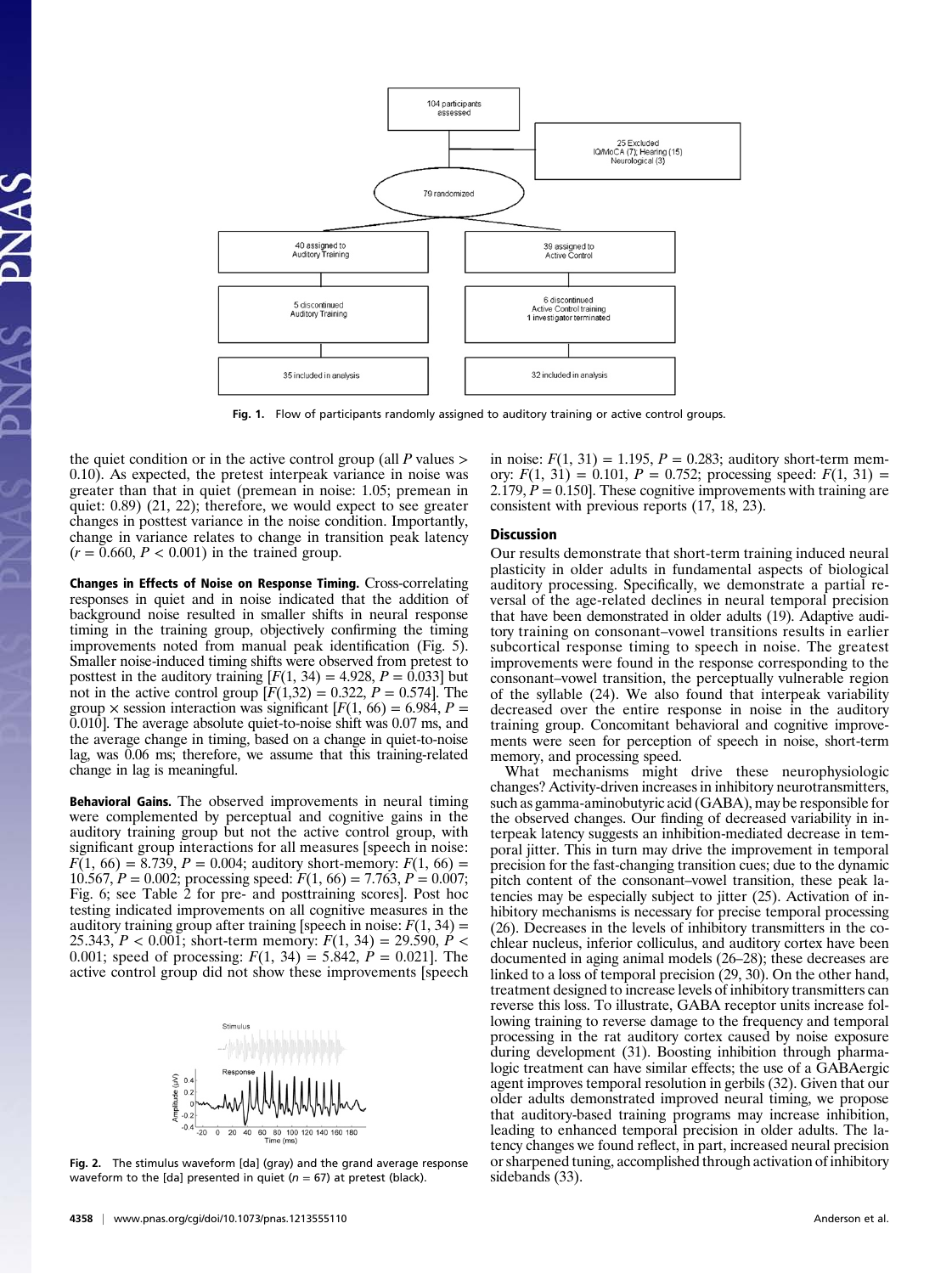

Fig. 3. Changes in the neural response to [da] for peaks occurring every 10 ms (corresponding to the 100 Hz pitch of the stimulus) are displayed for the auditory training (red;  $n = 35$ ) and active control (blue;  $n = 32$ ) groups in quiet (Upper) and noise (Lower). The brackets indicate the transition and steady-state regions of the [da]. Improvements in timing were noted in the auditory training but not in the active control group.  $*P < 0.05$ ,  $***P < 0.001$ ; Error bars:  $+1$  SE.

Additional mechanisms might be responsible for the changes in our study, as both excitatory and inhibitory neurotransmitters may contribute to increased sharpness or neural tuning in the brainstem, as has been demonstrated in the auditory cortex (34). For example, release of acetycholine is necessary for certain types of learning, such as recognition memory (35), through mechanisms which include enhanced attention (36). Furthermore, stimulation of the nucleus basalis, the primary source of acetylcholine in the cerebral cortex, can increase cortical excitability and the transmission of action potentials (37); indeed, several studies have documented cortical reorganization and enhanced perception when auditory stimulation is paired with nucleus basalis stimulation (38–40). In fact, Froemke and colleagues showed that nucleus basalis stimulation paired with acoustic stimulation decreased variability of synaptic tuning in auditory cortex, thereby improving sensory perception and related behavior (41). Based on these studies, we conjecture that the training, with its built-in reward system, may stimulate the natural production of acetylcholine, leading to enhanced learning. Acetylcholine reduces neural firing variability (42), and thus may account for our finding of training-induced reductions in interpeak latencies.

These results complement previous work in which we have shown that life-long musical experience offsets age-related neural timing delays (19); here, we show that a partial reversal of these delays is possible with just 8 wk of training. The finding that training changes are specific to the transition is expected, given our previous finding of age-related latency delays in the transition region, but not the steady state, for responses to a speech syllable presented in quiet (25). Given this finding, we would not



Fig. 4. Individual average timing changes for the formant transition (Left) and steady-state vowel (Right) in the auditory training (Upper) and active control (Lower) groups for neural responses to speech in noise.  $*P < 0.05$ ,  $***P < 0.001$ .

predict that auditory training decreases response latencies beyond what is expected in a young healthy nervous system. We assume that the extent of latency change is limited by biological constraints, such as neural conduction time, and that training cannot improve latencies beyond these limits. We did, however, find that the latency reductions were larger in noise than in quiet conditions. Because noise is known to delay peak latencies in the brainstem response (43), there may be a greater range for improvement in responses to stimuli presented in noise.

The most pronounced latency changes were in response to the formant transition in noise. There was also a latency reduction in the steady state in noise, albeit a smaller one than in the transition. Two mechanisms may be contributing to timing in the response: neural synchrony and neural recovery. The training effects were predominantly in the transition (∼0.5 ms), whereas in the steady state the change gradually decreased from ∼0.5 ms at the beginning to 0 ms at the end of the vowel. The training-induced latency changes seen in the early region of the steady state may arise from increased neural synchrony, potentially driven by a decrease in temporal jitter. If older adults' long neural recovery time is unchanged, however, we would not expect latency differences at the offset of the stimulus.

Cognitive engagement was an important component of the current study. In the auditory training program, five of the six exercises combined adaptive demands on short-term memory and perception of consonant–vowel syllables. Because of its memory demands, the training would have engaged both memory and attention to perform the tasks accurately. Cognitive demands on memory increase reliance on perceptual cues via the prefrontal cortex (44). Therefore, the adaptive memory and perceptual demands of the training program may interact to strengthen the neural representation of speech in background noise conditions that are unfavorable for perception (45). The fact that the effects were greater in the consonant–vowel transition than the vowel portion of the [da] stimulus is consistent with evidence that perceptual learning leads to stimulus-specific changes in information processing; that is, perceptual training on transitions improves neural representation of transitions (46, 47). We also found improved speed of processing on a visual matching task in participants who had undergone training. Although the training focused on adaptively changing auditory stimuli, the program supplemented auditory stimuli with visual images, and participants likely used these images as an additional memory cue. Slower speed of processing mediates memory declines in older adults (48); therefore, we posit that increased speed of processing facilitated enhanced memory performance.

Given that the efferent pathway from the cortex to the inferior colliculus (IC) is critical for auditory learning (49), and that the IC is the putative generator of the subcortical frequency following response (50), it is not surprising that we found these neural changes in the auditory brainstem. In fact, after training, pitch pattern representation in the IC, as documented by functional magnetic resonance imaging, relates to representation of pitch patterns in the frequency following response and improved auditory word learning, suggesting a possible role for the IC in the mapping of sound to meaning (51).

In sum, our results demonstrate a partial reversal of age-related neural timing delays after 40 h of training over 8 wk; what remains unknown is the minimum amount of training necessary to induce these changes. Neural changes have been documented in young adults after just days or hours of training (15); in fact, neural changes can precede changes in perception with as little as one training session (52). Given evidence in animal models, however, older adults likely require a longer training regimen. For example, because adult owls require more incremental training than young owls for plasticity in auditory space mapping (53) older adult humans may require a more gradual increase in task difficulty level to improve perception. Therefore, future work should evaluate the time course of auditory training and the maintenance of treatment effects over time.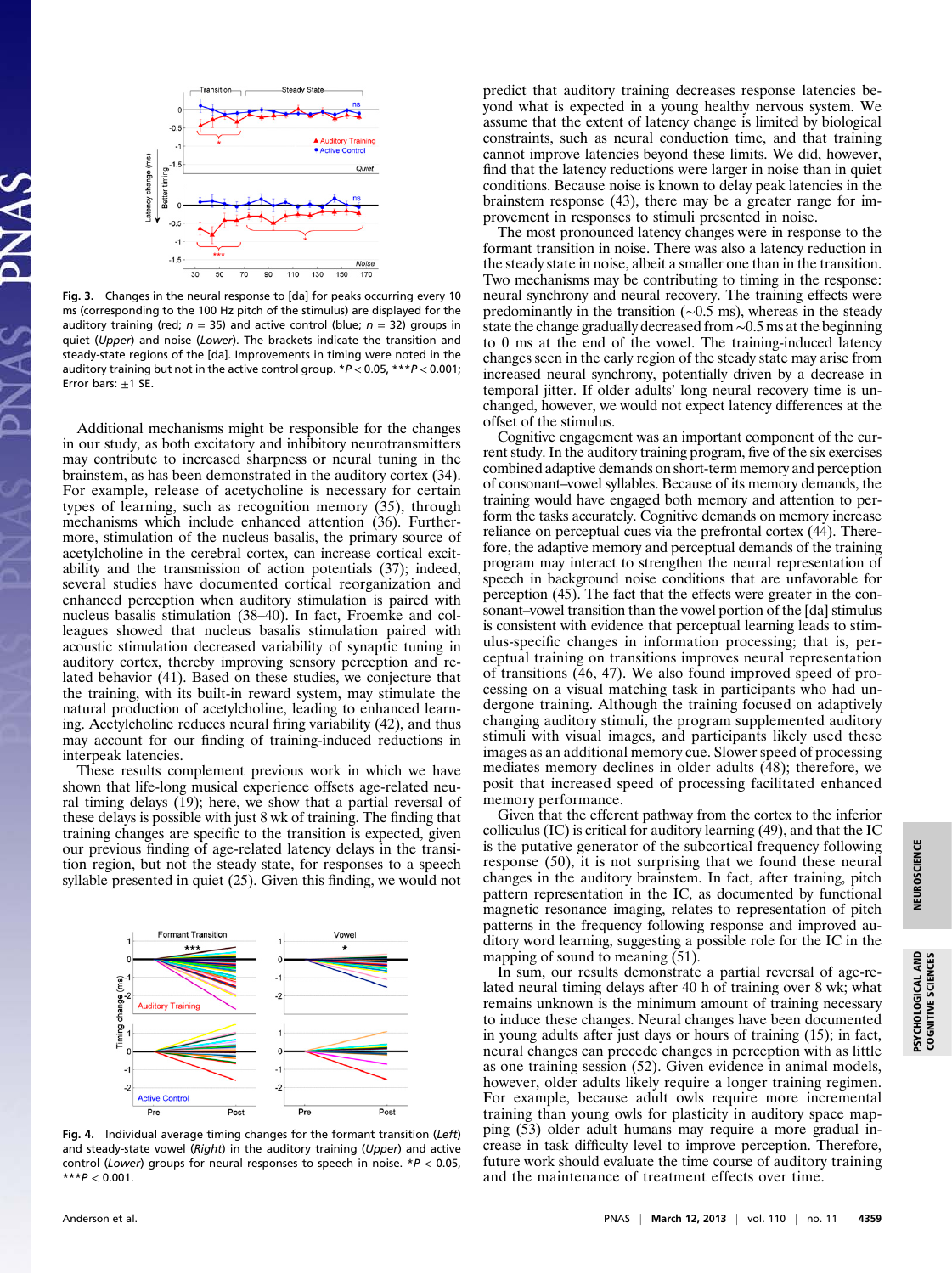

Fig. 5. Quiet-to-noise timing shift differences. Responses in quiet and noise were cross-correlated to obtain an objective measure of timing (lag). (A) Before training, the expected noise-induced timing shift is observed, with the response in noise (black) lagging behind the response in quiet (gray) by 0.2–0.3 ms (shown in an individual participant). (B) After training, this individual's response in noise (red) now overlays the response in quiet (pink) with minimal apparent lag. (C) Lag changes in each participant in the auditory training group, indicating a significant group change from pre- to posttest. (D) Mean group lag changes.  $*P < 0.01$ ; error bars:  $\pm 1$  SE.

Future development of treatment protocols should consider mechanisms to directly address factors that inhibit plasticity in older adults, such as changes in the balance of excitatory and inhibitory neurotransmitters (54). Kilgard and colleagues have paired vagus nerve stimulation (VNS) with sensory stimulation to induce plasticity, taking advantage of the known effects of VNS for releasing neurotransmitters (55). This noninvasive stimulation has been effective for reversing the maladaptive plasticity associated with tinnitus in rats. Perhaps this type of noninvasive stimulation or another technique that would pair training with natural activation of the brain's reward centers [such as through the use of music (56) or action video games (57)] can be used to increase the effectiveness of therapies designed to enhance perception and cognition in older adults.

These results have broad implications for the management of perceptual, cognitive, and neural declines in older adults, as well as for the understanding of plasticity in an aging population. In particular, participants experienced improvement in speech-in-noise perception, indicating that the expected decreases in perceptual abilities that accompany aging are amenable to training. Auditory training, therefore, should be considered for the management of communication difficulties in older adults and may serve to mitigate some of the psychosocial sequelae that can exacerbate aging effects, such as depression and social isolation (10).

## Materials and Methods

Participants. One hundred and four participants were recruited from the greater Chicago area to engage in a study on hearing in noise in older adults;



Fig. 6. Improvements in speech-in-noise perception, short-term memory, and processing speed were only observed in the auditory training group. \*\*P < 0.01 group  $\times$  test interactions; error bars:  $\pm$ 1 SE.

67 (38 female) are included in the analysis (see Fig. 1). All participants were between the ages of 55 and 70 y (mean, 63.0; SD, 3.7 y). By choosing this age range, we hoped to establish an effect of training that is uncomplicated by the potential confounds of older age, such as severe hearing loss, increased medication use, and greater cognitive declines that are more prevalent in older individuals.

Audiometric thresholds were measured at both test sessions bilaterally at octave intervals from 0.125 to 8 kHz, including interoctave intervals at 3 and 6 kHz, plus 10 kHz and 12.5 kHz. In all participants, pure-tone averages (average threshold from 0.5 to 4 kHz) were ≤45 dB hearing level (HL) bilaterally. No asymmetries (>15 dB HL difference at two or more frequencies between ears) were noted. All participants had normal click-evoked auditory brainstem responses (defined as a Wave V latency < 6.8 ms bilaterally; 100-μs click presented at 80 dB SPL at 31.25 Hz) and no interaural Wave V latency difference  $> 0.2$  ms.

No participant had a history of neurologic conditions, and all participants were screened for dementia using a cutoff score of 22/30 on the Montreal Cognitive Assessment (MOCA) (58). Participants had normal IQ (≥85 on the Wechsler Abbreviated Scale of Intelligence; ref. 59). All procedures were reviewed and approved by the Northwestern University Institutional Review Board. Participants provided informed consent and were compensated for their time.

Auditory Training. Participants were seen for behavioral and electrophysiological testing and then randomly assigned to one of two conditions: auditory training and active control. (Toward the end of the study enrollment, group assignment was targeted to ensure that groups were matched on sex, hearing, age, and IQ.) These two conditions involved 8 wk of in-home auditory activities. The auditory training group completed Brain Fitness cognitive training (Posit Science). Brain Fitness is an auditory-based cognitive training program comprising a series of six adaptive exercises designed to improve the speed and accuracy of auditory information processing; this is accomplished by exaggerating and then adaptively compressing the rapidly changing and perceptually vulnerable (21) formant transition period of speech syllable envelopes. Many different consonant–vowel transitions were used, especially stops and fricatives paired with different vowels in various linguistic contexts, including syllables, words, sentences, and stories. The training employs adaptively contracting transitions paired with increased memory demands in these contexts. The six exercises include discriminating pairs of frequency-modulated sweeps, discriminating between similar syllables, repeating back sequences of syllables and words, matching pairs of syllables and words, remembering multipart commands, and remembering details of stories. Several of these tasks are multimodal, integrating auditory and visual attention and working memory (see ref. 18 for additional details on the training program). We expected that greater memory demands would focus attention on the speech components needed to discriminate between similar-sounding words and syllables, and in so doing would modulate neural activity via top-down mechanisms to make these differences more salient (44, 60). We have previously shown that precise temporal encoding of the formant transition is degraded in older adults (19, 25) and is critical for speech-in-noise perception (21) and so hypothesized that adaptive training on this cue combined with increased memory demands would provide benefits for hearing in noise. Completion of training was verified through automated online logs. Previous studies have documented improvements in cognitive processing, efficiency, and memory after Brain Fitness training and we expected to replicate these effects (18). The active control group watched a series of educational DVDs about art, science, history, etc., and answered multiple choice questions that required careful listening and focused attention to the DVD content; only participants who scored above chance on the questions were included. Both participants were contacted on a regular basis throughout the training to ensure adherence to the program. The active control training was devised to be as similar to the auditory training as possible in terms of time and modality. However, the active control training had none of the adaptability or remediation offered by the auditory training software, nor did it focus on perception of any specific speech cue.

Both groups completed training at home on personal computers with supplied headphones (Koss UR/29, Koss). Training lasted for 1 h/day, 5 d/week, for 8 wk. After training, participants returned to the laboratory to repeat the behavioral and electrophysiological battery.

Groups were matched on sex both between and within group  $(\chi^2$  tests, all  $P > 0.1$ ) and for age, hearing thresholds (each frequency 0.125–12.5 kHz bilaterally), click latency, IQ, and test-retest interval (t tests, all  $P > 0.1$ ). Group profiles are summarized in Table 1.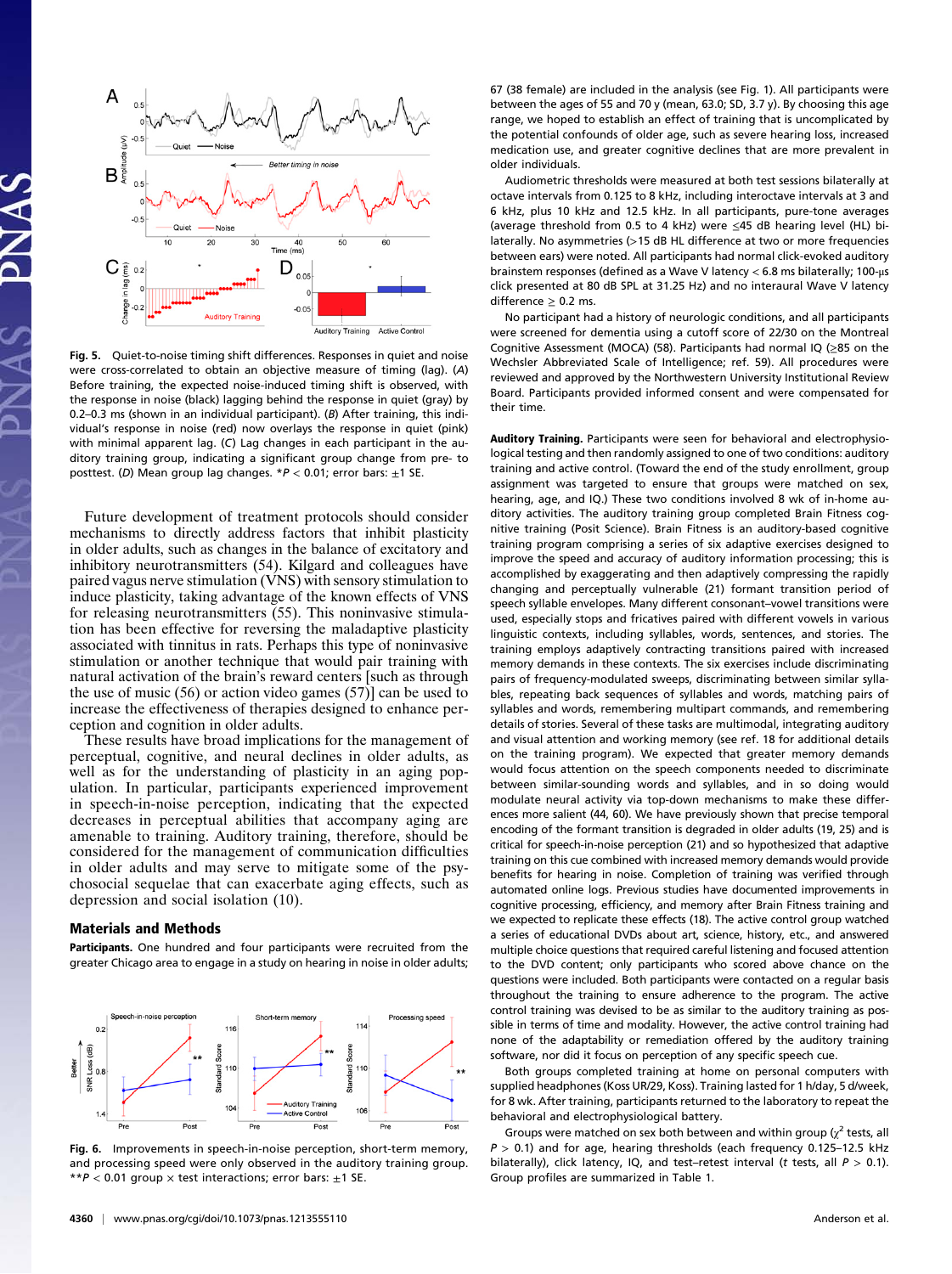# Table 1. Group profiles

| Criterion                                    | Auditory training | Active control |  |
|----------------------------------------------|-------------------|----------------|--|
| Age, years                                   | 62.5(3.2)         | 63.6(4.1)      |  |
| Females:males                                | 21:14             | 18:14          |  |
| Test–retest delay, weeks                     | 9.8(1.3)          | 9.9(2.3)       |  |
| Pure-tone average (hearing 0.5–4 kHz; dB HL) | 17.9 (9.8)        | 18.2(6.7)      |  |
| High-frequency hearing (6–8 kHz; dB HL)      | 29.2 (16.5)       | 30.0 (15.2)    |  |
| Click Wave V latency, ms                     | 6.0(0.3)          | 6.0(0.4)       |  |
| IQ, standard score                           | 118 (11)          | 120 (13)       |  |
| MoCA score                                   | 27.57 (1.96)      | 27.31 (1.50)   |  |
|                                              |                   |                |  |

Groups are matched on all demographic criteria. Means (SDs) are displayed for age, sex distributions, pre- and posttraining testing intervals, hearing, click latency, and IQ.

Behavioral Measures. Speech-in-noise perception. Participants' speech-in-noise perception was evaluated with the Quick Speech-in-Noise Test (QuickSIN, Etymotic Research). The QuickSIN is a nonadaptive clinical measure of speech-in-noise perception; sets of six sentences are presented in a background of four-talker babble (three female, one male) binaurally at 70-dB HL through insert earphones (ER-2, Etymotic Research). The first sentence in each set is presented at  $a + 25$  dB signal-to-noise ratio (SNR), and the SNR decreases by 5 dB for each of the five subsequent sentences down to a 0 dB SNR. The total number of 5 target words repeated correctly in each set of six sentences (maximum 30) is subtracted from 25.5 to obtain the SNR loss (dB), defined as the difference between an individual's speech-in-noise threshold and the average speech-in-noise threshold (61). The SNR scores are averaged across four lists to obtain a composite SNR score. Different sentence sets were presented before and after training.

Auditory short-term memory. The Woodcock–Johnson III Tests of Cognitive Abilities (62) Memory for Words subtest was used to evaluate short-term memory. Participants repeat aurally presented sequences of up to seven words in the same order as they were presented. Age-normed scores were used for analysis.

Processing speed. The Woodcock-Johnson III Tests of Cognitive Abilities Visual Matching subtest was used to evaluate speed of cognitive processing. Participants are presented with 60 printed sets of six numbers, and in 3 min have to identify (and circle) two identical numbers within each set. The numbers range from single- to triple-digit numbers. Age-normed scores were used for analysis.

Group means and standard deviations for pre- and posttraining behavioral measures are displayed in Table 2. There were no significant differences in auditory training and active control group performance on these measures at pretest [QuickSIN:  $t(65) = 0.501$ ,  $P = 0.618$ ; short-term memory:  $t(65) =$ 1.422,  $P = 0.160$ ; visual matching:  $t(65) = 0.678$ ,  $P = 0.500$ ].

Electrophysiology. Stimulus and recording. A six-formant, 170-ms speech syllable [da] was synthesized in Klatt (63) at a 20-kHz sampling rate (refer to ref. 25 for details). The [da] was presented in two conditions: in quiet and in twotalker babble background noise (presented at a +10 dB SNR). In cases of hearing loss (thresholds > 20 dB HL at any frequency from 0.25 to 6 kHz for each ear), the frequencies in the [da] were selectively amplified with the NAL-R algorithm (64) using custom routines in MATLAB (Mathworks) to create binaural stimuli customized for each ear. Twenty participants in the auditory training group and 23 participants in the active control received altered stimuli. As individual hearing thresholds did not change over the course of training, no participant required differently amplified stimuli for the pre- and posttesting session.

Recording. Stimuli were presented binaurally through electrically shielded insert earphones (ER-3; Etymotic Research) at 80 dB SPL, with an 83-ms interstimulus interval in alternating polarities using Neuroscan Stim<sup>2</sup> (Compumedics). Subcortical responses were recorded differentially at 20 kHz with Ag-AgCl electrodes in a vertical electrode montage (Cz active, forehead ground, earlobe references) with all impedances < 5 kΩ using Neuroscan Acquire 4.3.

Data reduction. Brainstem responses were offline bandpass filtered from 70 to 2000 Hz in Neuroscan Edit (12 dB/octave roll-off, zero phase-shift), and then epoched with a −40- to 213-ms time window, relative to stimulus onset at 0 ms. Responses to the two polarities were added to reduce interference from stimulus artifact and cochlear microphonic on the response (65). Responses were amplitude-baselined relative to the prestimulus period (−40 to 0 ms). Final averages consisted of 6,000 sweeps (3,000 in each polarity) in each condition. A grand average response is presented in Fig. 1.

Data Analysis. Peak picking. Two trained peak-pickers, blind to participant group (auditory training/active control) and test session (pre/post) manually identified the major negative-going peaks of interest in the brainstem response. An additional third peak-picker confirmed selections. The peaks of interest in the formant transition were referenced to their expected latencies at 34, 44, 54, and 64 ms. In the steady state the peaks of interest were referenced to 74, 84, 94, ..., 164 ms. Interpeak variance was determined by calculating the SD of the interpeak differences in the FFR (34–44, 44– 54, ...154–164) pre- and posttraining.

Quiet-to-noise correlations. To obtain an objective measure of training-related improved timing in noise, the similarity of the responses in the two conditions (quiet and noise) was assessed with a cross-correlation technique (66). Correlation coefficients (Pearson's r) are computed by shifting the response waveform in noise relative to that in quiet  $(\pm 2 \text{ ms})$  until the maximum correlation coefficient is achieved. Fisher z′-scores were used for statistical analyses (67). We measured this shift (lag) between the two responses before and after training in the region corresponding to the onset and transition as an objective corollary of our peak-picking measures of neural timing improvements, in this case relative to a response in quiet.

Statistical analyses. Repeated measures analysis of variance (RmANOVA) was used to compare neural and behavioral measures before and after training, with test session (pre/post) modeled as a within-subject factor and group (auditory training/active control) as a between subject factor. Multivariate RmANOVA was used to compare overall timing differences in the transition (34, 44, 54, 64 ms) and steady state (74, 84, 94, 104, ..., 164 ms) of the brainstem responses. Normality of all variables was ensured with the Shapiro–Wilk test (all  $P > 0.1$ ) and homogeneity

## Table 2. Behavioral measures

|                            | Auditory training |               |         | Active control |                |       |
|----------------------------|-------------------|---------------|---------|----------------|----------------|-------|
| Measure                    | Pretest           | Posttest      |         | Pretest        | Posttest       | D     |
| Speech-in-noise perception | 1.13(0.18)        | 0.44(0.23)    | < 0.001 | 1.06(0.17)     | 0.65(0.21)     | 0.283 |
| Auditory short-term memory | 105.46 (2.60)     | 113.94 (2.13) | < 0.001 | 110.00 (1.70)  | 110.85 (2.130) | 0.752 |
| Processing speed           | 108.77 (2.08)     | 113.74 (2.31) | 0.021   | 109.74 (1.86)  | 107.33 (1.85)  | 0.150 |

Means (SDs) are displayed for pre- and posttest scores for speech-in-noise perception, auditory short-term memory, and processing speed for the auditory training and active control groups. P values are provided for pre- to posttest changes in each group.